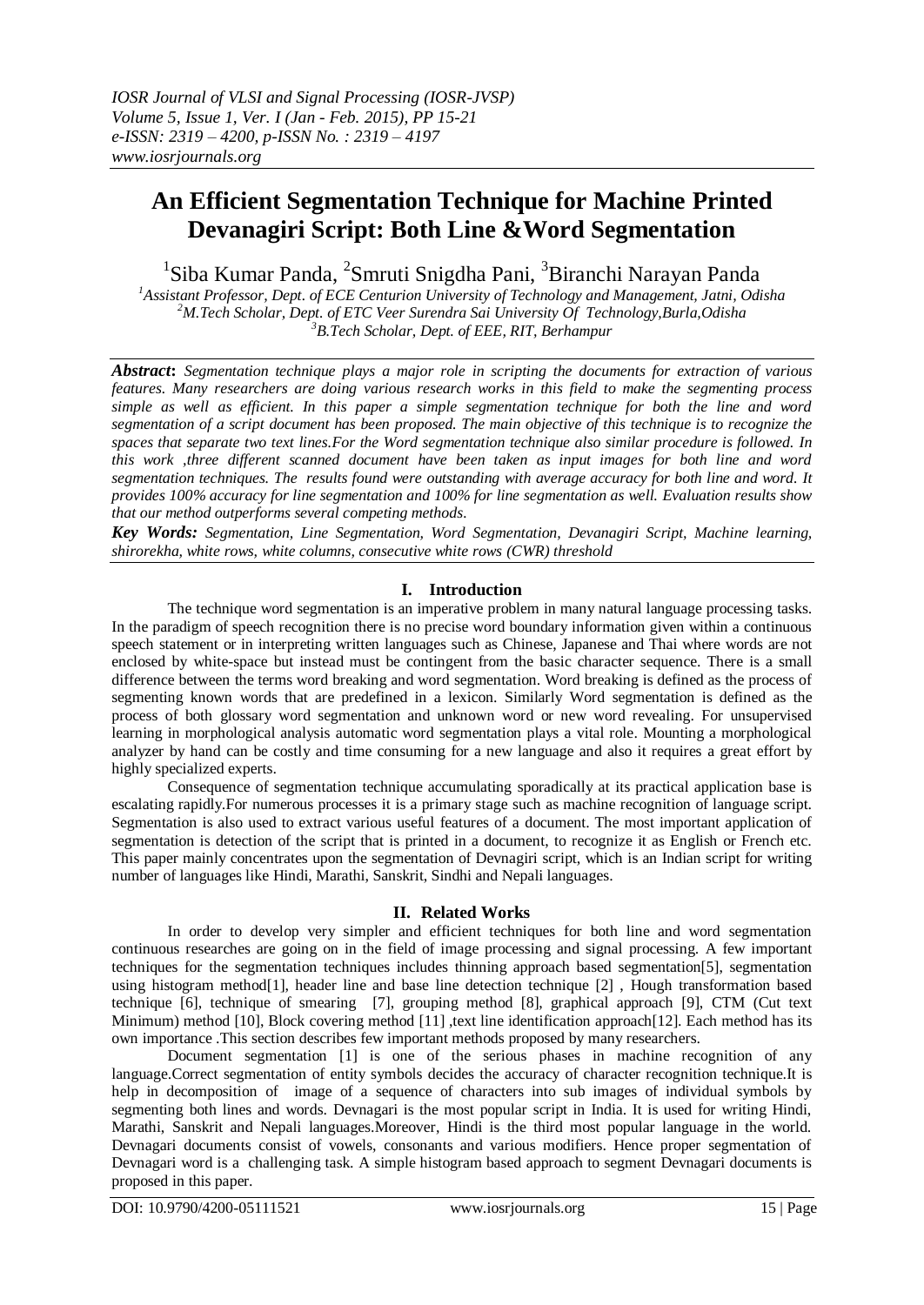This paper provides the description about a new segmentation technique based on structure approach for Handwritten Hindi text [2]. Segmentation is one of the major stages of character recognition. The handwritten text is separated into lines, lines into words and words into characters. The errors in segmentation propagate to recognition. The performance is evaluated on handwritten data of 1380 words of 200 lines written by 15 different writers. The overall results of segmentation are very promising.

There are about 300 million people in India who speak Hindi and write Devnagari script. Research in Optical Character Recognition[4] is very popular for its application potential in banks, post offices, defense organizations and library automation etc. However most of the OCR systems are available for European texts.This paper describes a technique based on OCR System for different five fonts and sizes of printed Devnagari script using Artificial Neural Network. The recognition rate of the proposed OCR system with the image document of Devnagari Script has been found to be quite high.

An optical character recognition (OCR) system may provide a solution to the data entry problems[9], a diadvantage for the data processing industry. Therefore, OCR systems are being developed for almost all major languages and Arabic language is no exception to it. During the past three decades, significant research and development works have been done towards the development of an efficient Arabic optical character recognition (ACR) system.This paper mainly focuses on the comprehensive review of ACR techniques and evaluate the status of the ACR system development and an up to date bibliography.

#### **(a).Histogram Method**

This method mainly focuses on the calculation of pixel histogram.In this method a Y histogram projection is performed which results in text line position. In order to divide a line into different regions a threshold is applied. After applying a threshold another threshold is used to eliminate the false lines. However, this procedure causes some loss on the text line area. Hence, for minimizing the effect recovery method is proposed.

#### **(b).Header line and base line detection Technique**

This technique calculates the header line and base line of a text document for line segmentation. Header lines are nothing but the rows with maximum number of black pixel and base lines are the rows with minimum number of black pixel.Till now researchers are detecting the header line by finding the rows with maximum pixel density, but it cannot be applied suitably for the skew variable test.

#### **(c).Hough transformation Technique**

This technique help in explaining the procedure for the detection of collinear edge pixel even if they are isolated. This method plays an important role in finding lines in noisy images where local information around each edge pixel is unreliable or unavailable. The disadvantages lies in this method is that it requires a relatively large amount of memory and a long computation time.

#### **(d).Technique of Smearing**

The best example of Smearing technique is Run length smoothing algorithm. According to this technique the consecutive black pixels along the horizontal directions are smeared that is the white space between them is filled with black pixel if their distance is within a predefined threshold. Text line patterns are found by building a fuzzy run-length matrix, at each pixel, the fuzzy run-length is a maximal extent of the background along the horizontal direction.

#### **(e).Grouping approach**

Elementary line segments are obtained by linking edge pixel and approximating them to piecewise straight line segment. These ELS are used as input to this approach. Adjacent line segments are grouped according to some grouping criteria and replaced by new line segment. This process is repeated until no new line segment occurs. However, this approach does not work when most of the edge pixels are isolated or when the ELS's are perturbed severely by noises, rendering the data almost useless and this process is purely local. Repetition of locally optimal grouping of line segment does not guarantee their globally optimal grouping.

#### **(f).Gradient based approach**

In this approach an input image is assumed to be a gray scale image. Gradient magnitude and orientation of each pixel are explicitly used to group the pixels. The performance comparison is not easy in this approach.

This paper is organized as follows: Section I demonstrate about the introduction part. Section II explains about the related works. Section III describes briefly about the Specialty of Devnagiri script. Section IV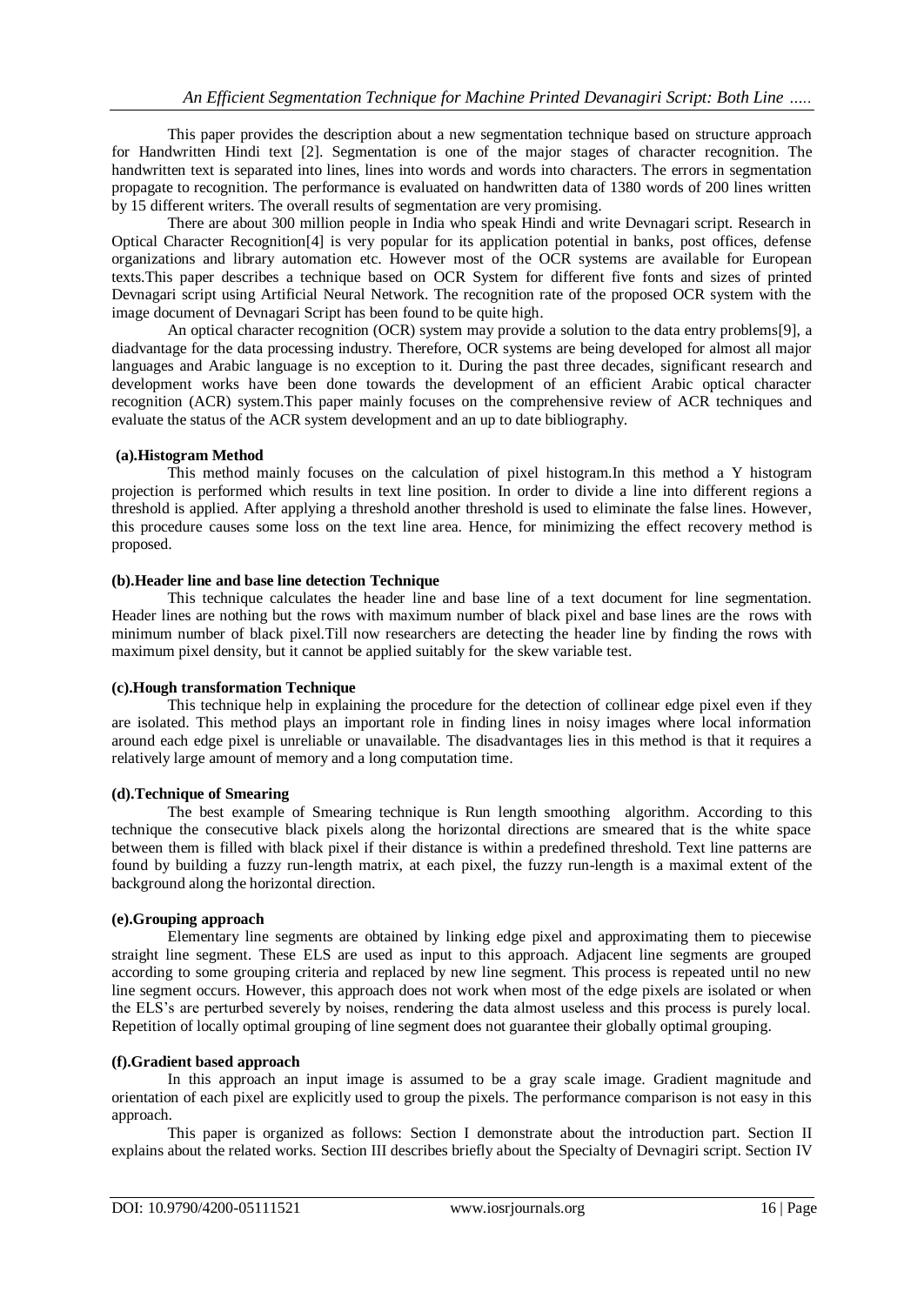describes the proposed work for both line and word segmentation technique. Section V narrates the comparison analysis & result discussion and finally conclusions are discussed in Section VI.

#### **III. Speciality Of Devnagiri Script**

The presence of eighteen official languages in india makes the country as a multi-lingual country due to the presence of a typical letter for each of the phonemes in Indian languages. The national language of India obeyed as Hindi is written in the Devnagari script.Moreover Devnagari script is also used for writing various languages like Marathi, Sanskrit and Nepali. We all knows that Hindi is the third most popular language in the world [1] which is spoken by more than 500 million people in the world.The basic character in Devnagari script has 11 vowels and 33 consonants are as shown in the figure1. The Vowels can be written as independent letters or by using a variety of circumflex marks.When vowels are written in this way they are known as modifiers and the characters so formed are called conjuncts. Sometimes two or more consonants can combine and take new shapes. These new shaped clusters are known as compound characters. These types of basic characters, compound characters and modifiers are present not only in Devnagari but also in other scripts. All the characters have a horizontal line at the upper part, known as Shirorekha. In continuous handwriting, from left to right direction, the shirorekha of one character joins with the shirorekha of the previous or next character of the same word. In this fashion, multiple characters and modified shapes in a word appear as a single connected component joined through the common shirorekha. Also in Devnagari there are vowels, consonants, vowel modifiers and compound characters, numerals. Moreover, there are many similar shaped characters

An ancient Indian script called Devnagiri which is widespreadly used to write some of the popular Indian languages.The national language Hindi is used as oral language by more than 500million people[3].Hindi is written from left to right.The presence of Shirorekha makes the Devnagiri script an unique standard in the segmentation process. Shirorekha is drawn over all the characters of a concerned word. A Devnagiri text line can be classified into three different zones with reference to position of the header line.The zones which resides over the header line is known as upper zone and the zone which hosts basic characters is known as middle zone. Similarly the zone which contains vowels or modifiers is known as lower zone.



**Figure.2**

### **IV. Proposed Scheme**

The proposed scheme for space recognition approach for line and word segmentation fundamentally works with the recognition of the position of the spaces present in a given script document. The design flow for line segmentation and word segmentation is as shown in figure.3 and figure .4 respectively. This method works as follows: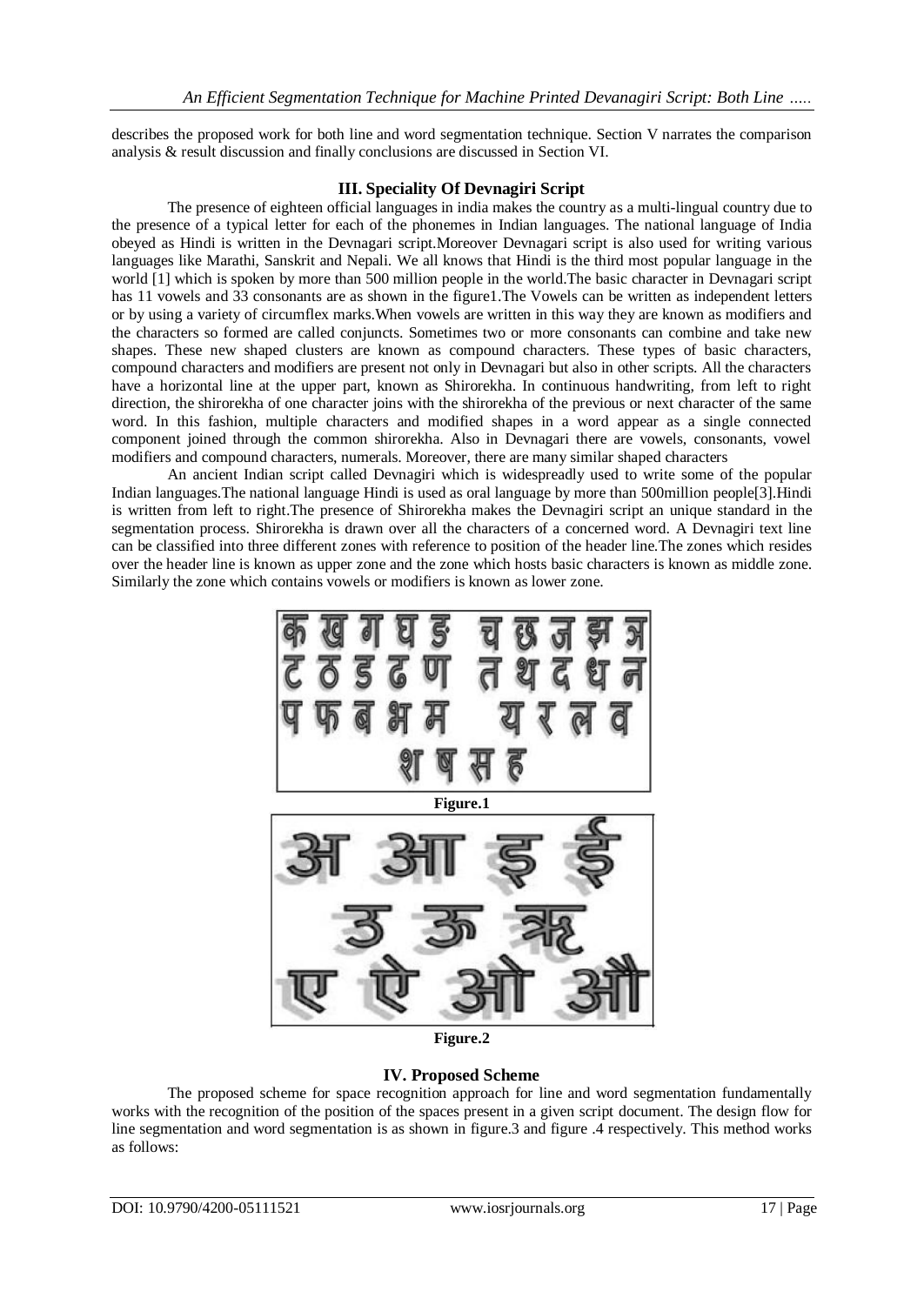#### **Line Segmentation:**

The mechanism of line segmentation explains in finding the white pixels in each row of a given text document taken in jpg format. In order to start with the line segmentation process, it starts with the rows which has its all the elements as white pixels that is the row which does not have any of its element with pixel value zero.This kind of row as a white rows.A simplified design flow of line segmentation is as shown in figure.3.Then appearances of the successive white rows (CWRs) through out the image are taken into consideration.A threshold value is taken number of times for which the white rows appear serially.This threshold value called as CWR threshold determines the spaces present in between text lines of the concerned image document.Particular reflection has to be paid towards upper zone and lower zone of the Devnagiri text line since some spaces separates these zones from the middle zone. hence they are not derelict by the processor as white spaces. Now without any nuisance we are capable of doing the segmentation part.The most effectiveness of the assumed threshold number is that it will guide the MATLAB processor for segmenting the exact text parts .



**Figure.3** Design flow of line Segmentation method

### **Word Segmentation:**

Subsequent operation of segmentation of a text line can be achieved with the tool to segment each words.In the line segmentation method we have already found the exact position of the reference text line that is the starting and ending rows in between which the text line exists. In this process we are finding a column of the image matrix that is common to the rows present between starting and ending rows of this text line and must have white pixel elements for all the concerned rows. We call this kind of column as a white column(WC).This process for finding WCs is continued throughout the text line till we bump into the last column of each concerned row. Thus we have located the positions of each words present within a text line and the position of white columns can guide the MATLAB processor to segment each words efficiently abandoning the in-between spaces.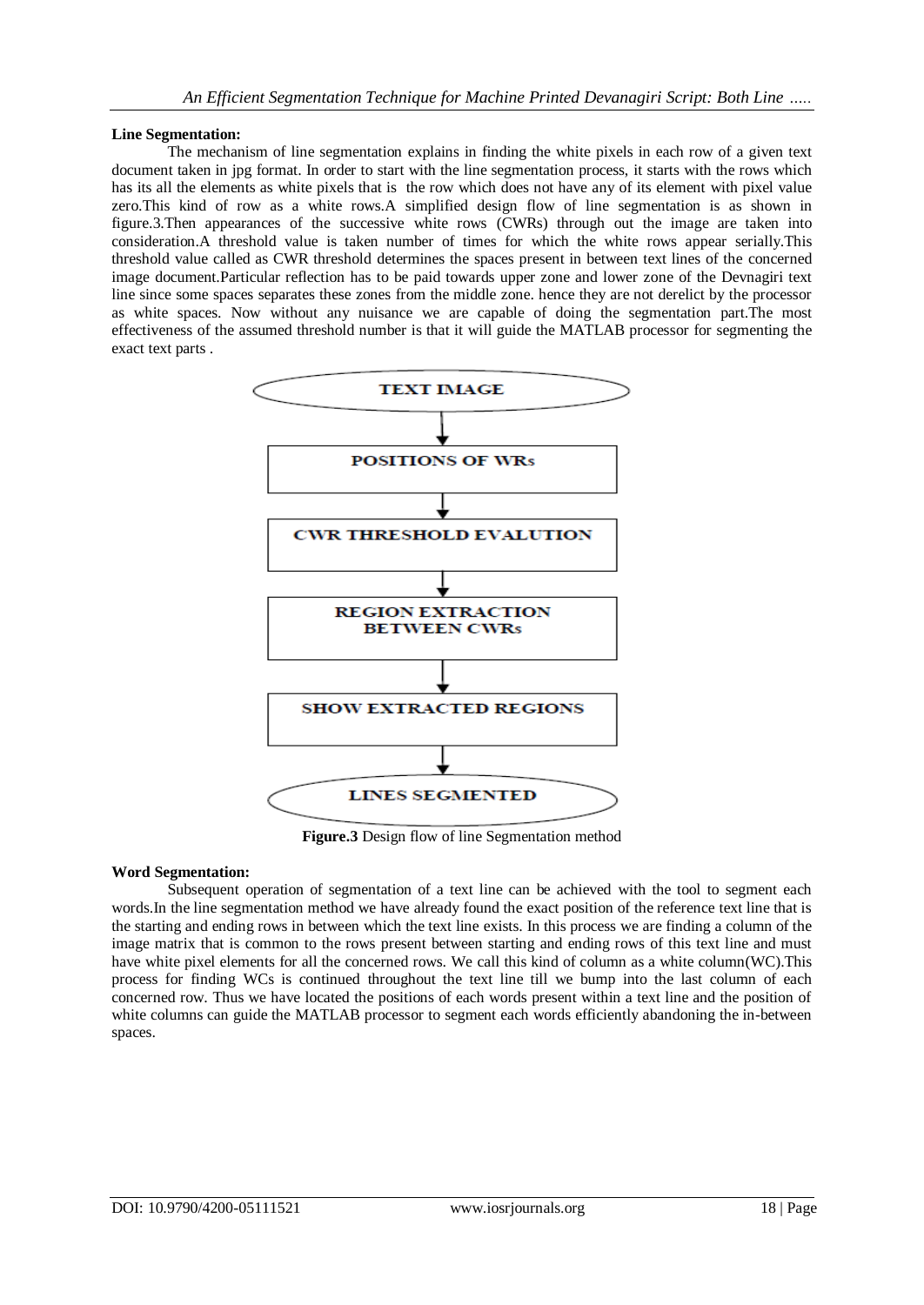

**Figure.4** Design flow of Word Segmentation method

## **V. Results And Discussion**

For performing the segmentation process ten different text images had been taken as input for this technique. It was found to be efficient than other techniques with 100% accuracy for line segmentation and 100% accuracy for word segmentation. Figure .5 act as an image which is taken as reference image for segmentation process. The table.1describes the performance comparison between the proposed work results and the previous results. The text line in figure.6.d is taken as reference in this paper to explain about the manners in which results are obtained. The below figure.6a to 6f describes the Line segmentation results and the figure.7 describes the results of word segmentation process.



तत्वों की अभिव्यक्ति का माध्यम हो सकें की अभिव्य

**Figure.6.b**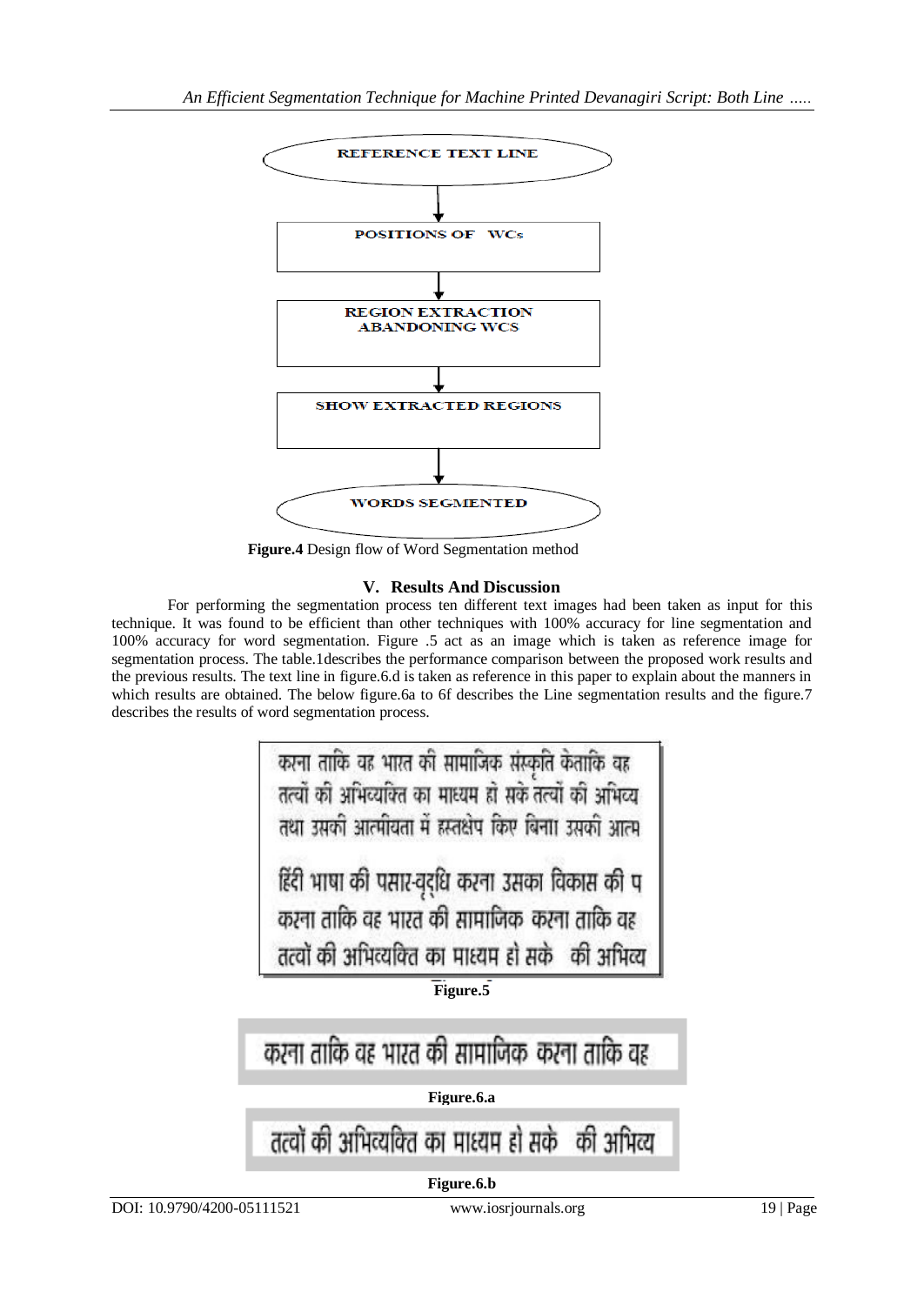

|                                                                                                                                                                                                                      | <b>Number</b><br>of Lines | <b>Number</b><br>of Words | <b>Lines</b><br>Segmented<br>Accuracy | Words<br>Accuracy | $%$ of<br>Segmented   Accuracy in<br>Line | $%$ of<br><b>Accuracy</b> in<br>Word |
|----------------------------------------------------------------------------------------------------------------------------------------------------------------------------------------------------------------------|---------------------------|---------------------------|---------------------------------------|-------------------|-------------------------------------------|--------------------------------------|
|                                                                                                                                                                                                                      |                           |                           |                                       |                   | <b>Segmentation</b>                       | <b>Segmentation</b>                  |
| $[1] % \centering \includegraphics[width=0.9\columnwidth]{figures/fig_10.pdf} \caption{The graph of the top of the top of the top of the right. The left is the number of the top of the right.} \label{fig:time} %$ |                           | 45                        | 8                                     | 42                | 100%                                      | 91%                                  |
| $[2]$                                                                                                                                                                                                                | 200                       | 1380                      | 183                                   | 1354              | 91.5%                                     | 98.5%                                |
|                                                                                                                                                                                                                      | 10                        |                           | 10                                    |                   | 100%                                      |                                      |
| $[9]$                                                                                                                                                                                                                |                           | 10                        | ----------                            | 10                | ---------                                 | 100%                                 |
| <b>This Work</b>                                                                                                                                                                                                     | 6                         | 55                        | 6                                     | 55                | 100%                                      | 100%                                 |

**Table.1** Performance Comparisons

# **VI. Colclusions**

In this paper, we have presented an Efficient line and word segmentation technique which is very different from conventional methods that are being used.The efficient segmentation technique for machine printed Devanagiri script for both line and word segmentation process is simply based on recognition of spaces that separates two lines or two words and we found that the experimental results with different scripts are excellent with 100% accuracy for both line and word segments. The Performance of the proposed method is compared to the State-of-the-art technique. The experimental results have been presented which shows that the proposed technique is more superior to the other forms of the technique. Hence our method out performs its counterparts. This method is 100% efficient for machine printed Devanagiri scripts (for both line and word segmentation).